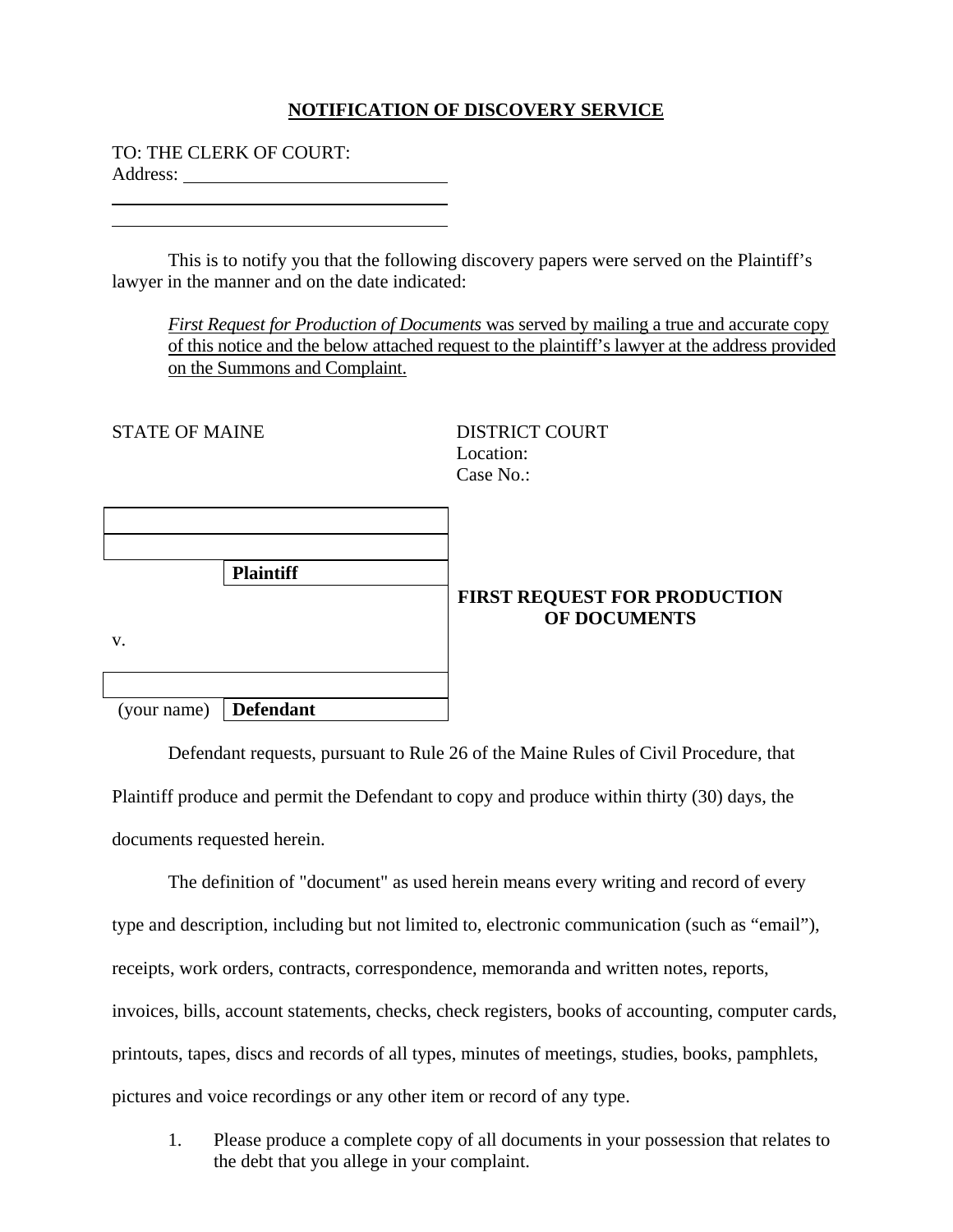- 2. A complete copy of all documents establishing, reflecting, or indicating ownership of the debt/ loan/ contract that is the basis of your complaint such that a chain of ownership for the debt/ loan/ contract can be established.
- 3. A complete copy of the loan history from the date of inception to the date of this request, including, but not limited to, the last payment statement and charge off statement. This request includes a glossary for all terms and symbols such that the loan history is understandable to any person.
- 4. A complete copy of any and all contracts or agreements with any person or entity involved in this loan, including all contracts and applications signed by the Defendant.
- 5. A complete copy of any and all documents relied upon in the creation of any affidavits submitted as part of, or with, the complaint filed in this case.
- 6. A complete copy of any policy of the Plaintiff setting forth procedures instructing the manner in which the affidavit attached to or submitted with the complaint was created.
- 7. A complete copy of any policy of the Plaintiff setting forth procedures instructing the manner in which the truth of the allegations contained in the affidavit attached to or submitted with the complaint was determined.
- 8. A complete copy of all training materials used to train the persons identified in your response to paragraphs 4 and 5 of Defendant's interrogatories in creating the affidavit attached to or submitted with the complaint or in determining the truth of the allegations in the affidavit.
- 9. A complete copy of the Plaintiff's written internal rules, policies, and/or memos regarding Plaintiff's normal business practices concerning the buying of credit card accounts and the acquisition of records associated with the credit card accounts.
- 10. A complete copy of the Plaintiff's written internal rules, policies, and/or memos regarding Plaintiff's normal business practices concerning the maintainance and storage of records concerning all purchased accounts.

Date:

(Signature)

 $\overline{\phantom{a}}$  , which is a set of the set of the set of the set of the set of the set of the set of the set of the set of the set of the set of the set of the set of the set of the set of the set of the set of the set of th

 $\overline{\phantom{a}}$  , and the contract of the contract of the contract of the contract of the contract of the contract of the contract of the contract of the contract of the contract of the contract of the contract of the contrac

(Print Name)

(Street Address)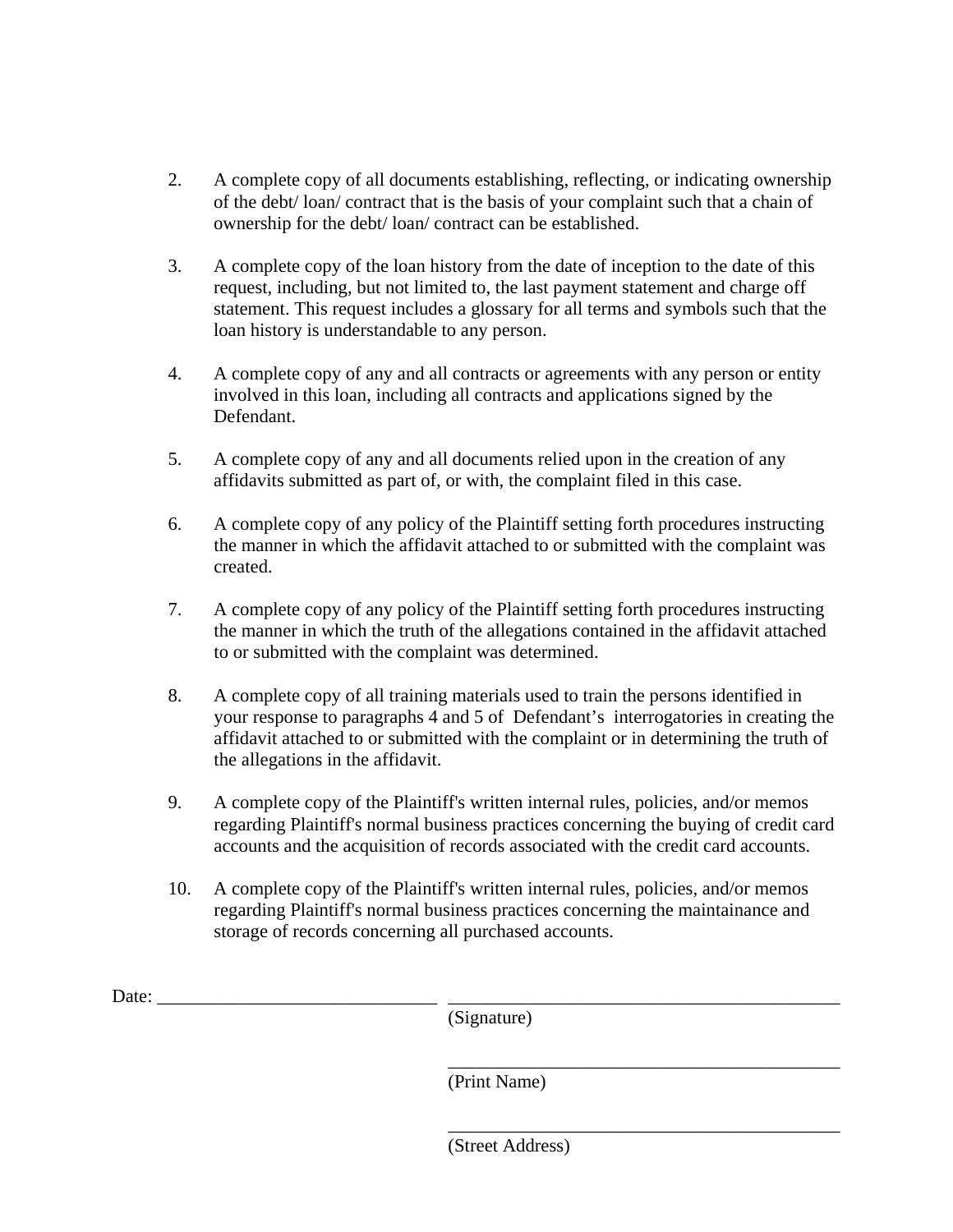(City, State)

 $\overline{\phantom{a}}$  , and the contract of the contract of the contract of the contract of the contract of the contract of the contract of the contract of the contract of the contract of the contract of the contract of the contrac

 $\overline{\phantom{a}}$  , which is a set of the set of the set of the set of the set of the set of the set of the set of the set of the set of the set of the set of the set of the set of the set of the set of the set of the set of th

(Phone number)

## **NOTIFICATION OF DISCOVERY SERVICE**

TO: THE CLERK OF COURT: Address:

 This is to notify you that the following discovery papers were served on the Plaintiff's lawyer in the manner and on the date indicated:

*Defendant's First Set of Interrogatories* was served by mailing a true and accurate copy of this notice and the below attached request to the plaintiff's lawyer at the address provided on the Summons and Complaint.

STATE OF MAINE

 $\overline{a}$  $\overline{a}$ 

> DISTRICT COURT Location: Case No.:

|                         | <b>Plaintiff</b> |  |
|-------------------------|------------------|--|
|                         |                  |  |
| V.                      |                  |  |
|                         |                  |  |
|                         |                  |  |
| (your name)   Defendant |                  |  |

## **DEFENDANT'S FIRST SET OF INTERROGATORIES**

**DEFINITIONS** 

The Defendant pursuant to Rule 33 of the Maine Rules of Civil Procedure, hereby

propound the following interrogatories to Plaintiff to be answered individually or in the case of a

Plaintiff Corporation, by an officer or agent of the Corporation. Each interrogatory shall be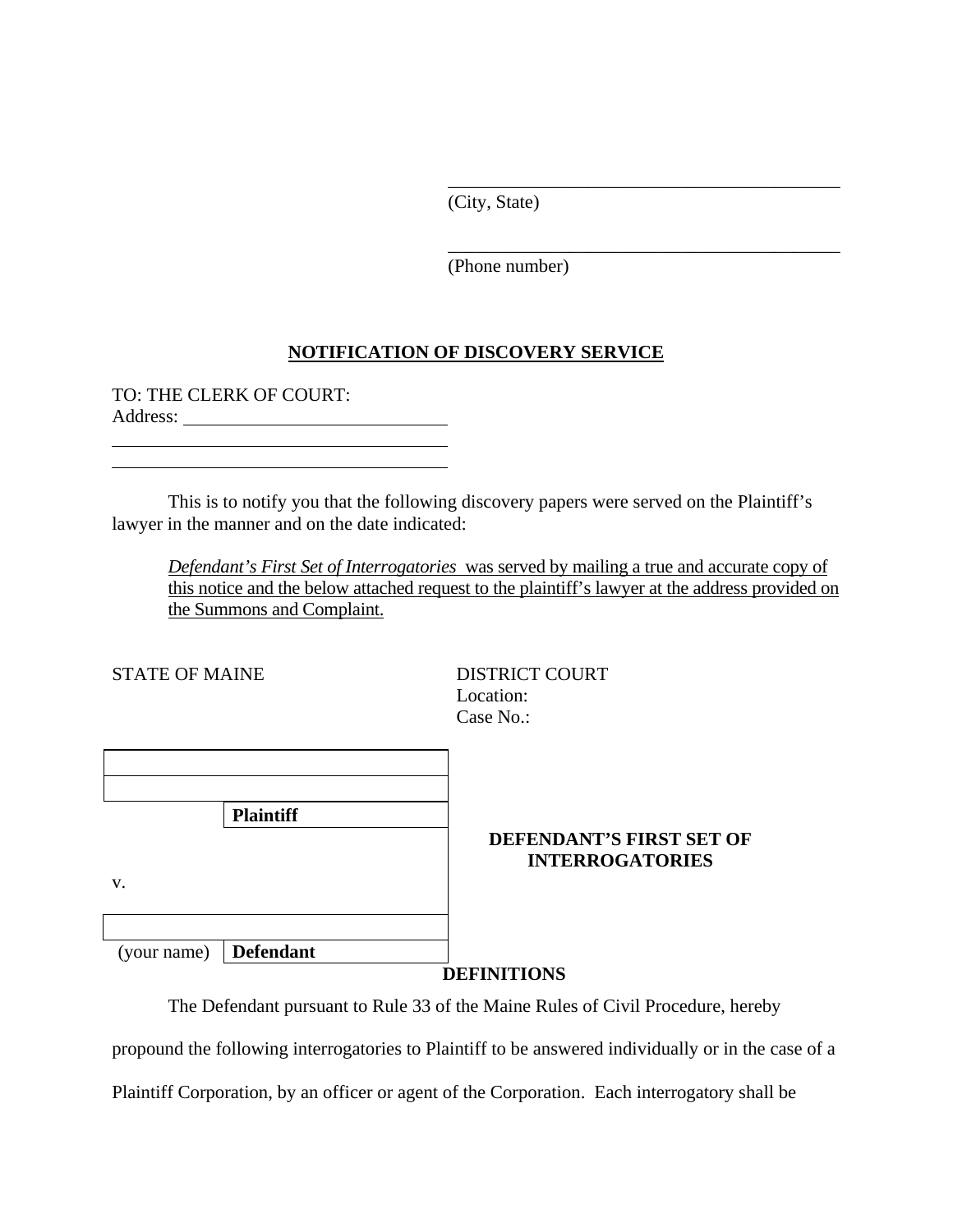answered separately and fully in writing under oath, within 30 days after service, unless it is objected to, in which event the reasons for the objection shall be stated in lieu of an answer.

Unless otherwise indicated, the following definitions are applicable to these requests.

"Person" means both natural person and entities including, but not limited to, Corporation, partnerships, joint ventures, unincorporated associations, trusts, estates, public agencies, departments, bureaus, and boards.

"Document" or "documents" means the original or any copy of any writing (whether hand written, typed, printed, or otherwise made) of anything bearing or containing writing, impressions, or a magnetic field, including, without limitation, any drawing, graph, chart, photograph, email, phone records, or electronic or mechanical matter (including microfilm or any kind of matter, typed or recordings) or any other data, compilations from which information can be obtained, and further includes, without limitation, all pamphlets, periodicals, correspondence, transcripts, telegraphs, teletype, agreements, studies, reports, records, price lists, quotations, memos, minutes, journals, entries, books, accounts, ledgers, invoices, newspaper clippings, financial statements, publishing, and any and all other writing or papers of any kind, including drafts, copies, or productions of any of the foregoing and information stored in computers or other data, storage or processing equipment to the extent that the same are or were in the possession, custody, or control of you, or any employees or agents of you to exist or have existed.

"Plaintiff", "you", or "yours" means the Plaintiff and her agents, servants, employees, attorneys, and all other persons acting or purporting to act on your behalf.

- 1. Please identify the full name, title, address, and corporate duties of the person answering these interrogatories.
- 2. Please identify the full name, title, address, and corporate duties of all persons you intend to call as witnesses at trial in this case.
- 3. Please identify the full name, title, address, and corporate duties of all persons you intend to use as an affiant(s) in connection with any affidavit you intend to use in support of any motion for summary judgment you may file in this case.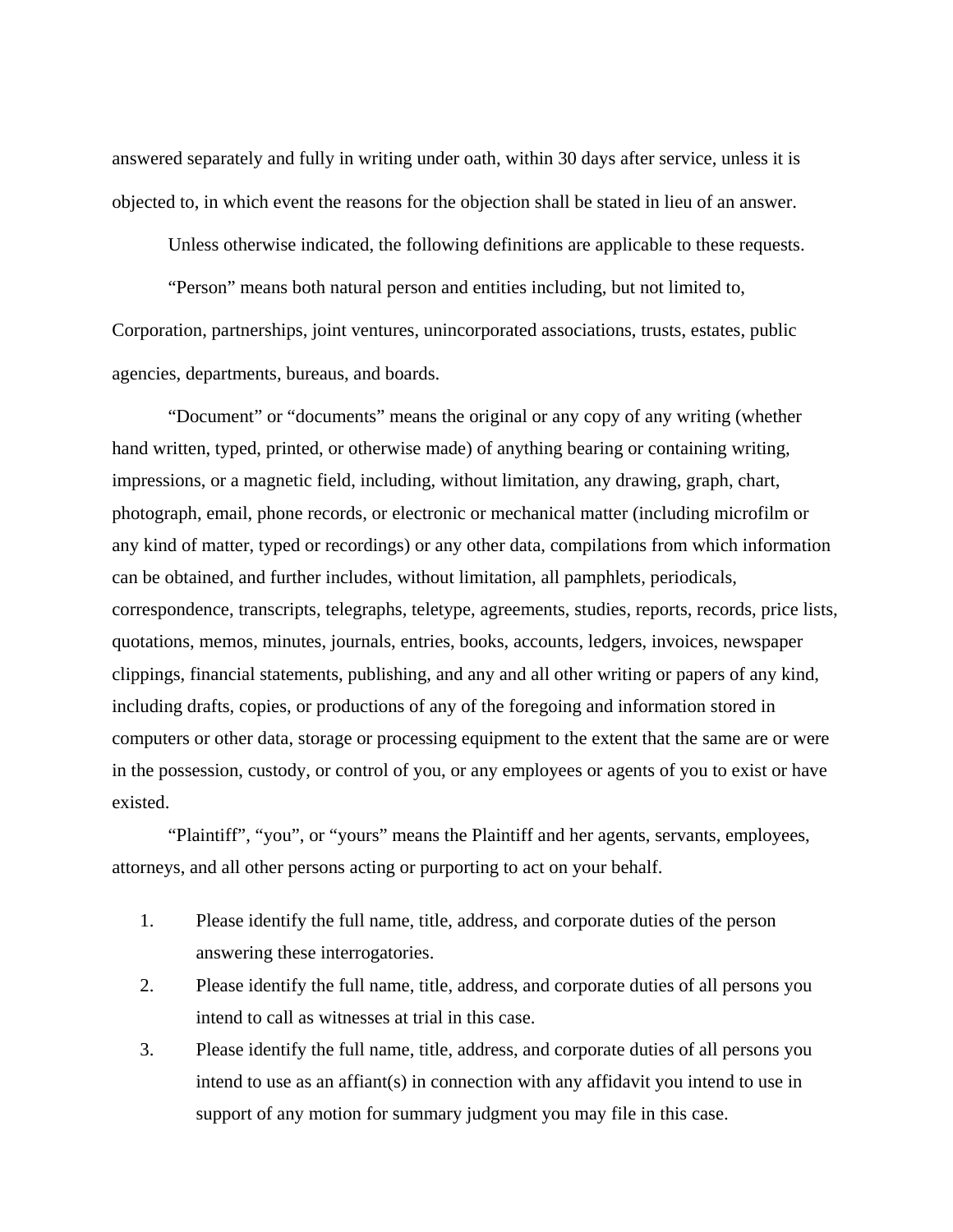- 4. Please identify the title, address and corporate duties of any person who signed any affidavit submitted with, or as part of, the complaint filed in this case.
- 5. Please identify the title, address and corporate duties of any persons who were involved in creating any affidavit submitted with, or as part of, the complaint filed in this case.
- 6. Please describe the training received by the persons identified in your response to paragraphs 4 and 5 of these interrogatories in creating the affidavit or in determining the truth of the allegations in the affidavit.
- 7. Please state all documents reviewed or relied upon by the persons identified in response to paragraphs 4 and 5 of these interrogatories in determining the truth of the allegations set forth in the affidavit.
- 8. Please identify the full name, title, address and corporate duties of the person who notarized the affidavit.
- 9. Please describe the procedure followed in creating the affidavit,
- 10. Please describe any policy of the Plaintiff setting forth procedures instructing the manner in which the affidavit was created.
- 11. Please list any documents related to the account at issue known to be destroyed and/or retained by any previous owners of the account.
- 12. For every document produced in response to Defendant's Request for Production of Documents::

(a) identify whether the document is an original, copy, or paper version of an electronic document.

(b) state the date the replicated original document, copy provided, and/or electronic version of each document was created

(c) list every person and/or entity known to have had in her/his/its possession the replicated original document, copy provided, and/or electronic verison of each document